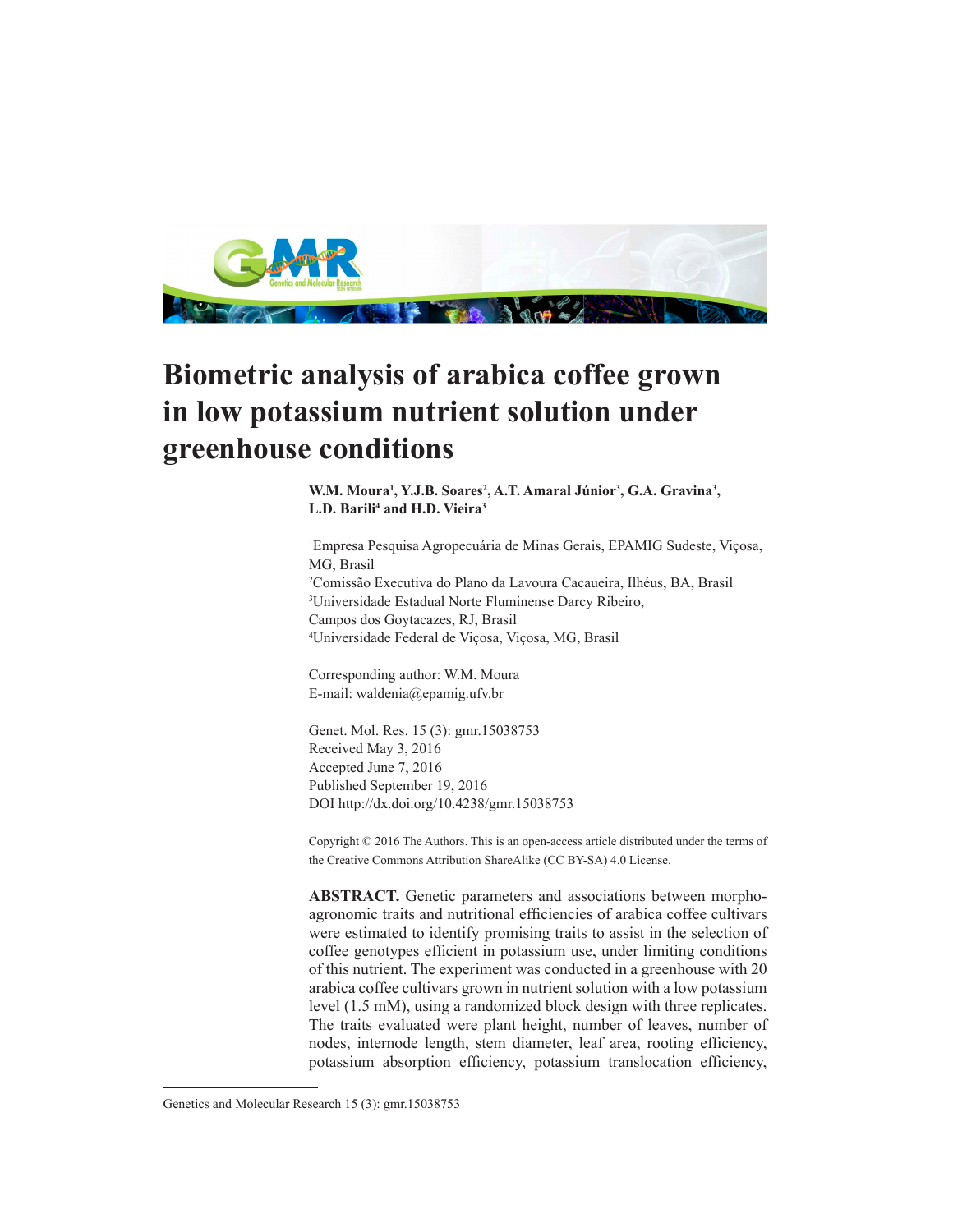biomass production efficiency, and potassium use efficiency. Genetic variability among coffee cultivars for all the evaluated traits was found. The phenotypic variance for all traits showed a higher contribution of genetic variance compared to environmental variance. Plant height, internode length, stem diameter, leaf area, biomass production efficiency, and potassium use efficiency had a genotypic determination coefficient  $(H<sup>2</sup>)$  above 80% and variation index greater than one. Leaf area and stem diameter had significant and positive genetic correlations with rooting, biomass production, and potassium use efficiencies. Stem diameter has great potential for use in breeding programs with a goal of indirect selection of cultivars that have greater potassium use efficiency in environments with restrictions of this nutrient.

**Key words:** *Coffea arabica*; Biometrics; Selection process; Mineral nutrition; Plant breeding; Genetic variability

# **INTRODUCTION**

Brazilian coffee cultivation has global economic importance. Brazil is the largest producer and exporter of coffee, accounting for about one third of production and exports worldwide (OECD/FAO, 2015). Two coffee species, *Coffea canephora* and *C. arabica*, are cultivated in Brazil; the latter has a cultivated area of 1.77 million hectares and an estimated production of 31.3 million bags, representing 74% of the total production in the country (CONAB, 2015). This high yield results from the use of new cultivars obtained in breeding programs, as well as to the adoption of different management techniques, such as the use of chemical fertilizers. In general, cultivars are planted in highly weathered soils with low fertility presenting acute nutrient deficiencies, such as potassium, calcium, and magnesium, requiring high amounts of mineral fertilizers, which account for about 40% of production costs (MAPA, 2012).

Potassium, which is a non-renewable natural resource, is used in the fertilization of crops in the form of potassium chloride leading to very high production costs (Nogueira et al., 2001; Ernani et al., 2007). This element is the second most important nutrient for cultivated coffee because it is involved in the synthesis of proteins, carbohydrates, and adenosine triphosphate (ATP); in osmotic regulation; in tolerance to pests and diseases through increased resistance; and in the permeability of plasma membranes (Ernani et al., 2007; Marschner, 2012). It also influences the reproductive development of coffee, fruit production, and height (Laviola et al., 2006; Clemente et al., 2013). Further, it contributes to beverage quality by enabling the polyphenol oxidase enzyme to be present in the coffee fruit (Guimarães et al., 2011). Thus, alternatives that may contribute to the sustainability of coffee cultivation in Brazilian soils are of great importance, such as studies involving mineral nutrition and breeding, in order to select the most efficient plants in potassium use (Moura et al., 2015).

Breeding for desirable nutritional traits is, with rare exceptions, a complex process, often with quantitative inheritance, and is greatly affected by environmental factors. Nevertheless, variability in the nutritional efficiency between coffee genotypes has been observed in relation to morpho-agronomic traits and absorption, translocation, and use capacity of nutrients when grown in environments with low Zn (Reis Jr and Martinez, 2002; Zabini et al., 2007; Pedrosa et

Genetics and Molecular Research 15 (3): gmr.15038753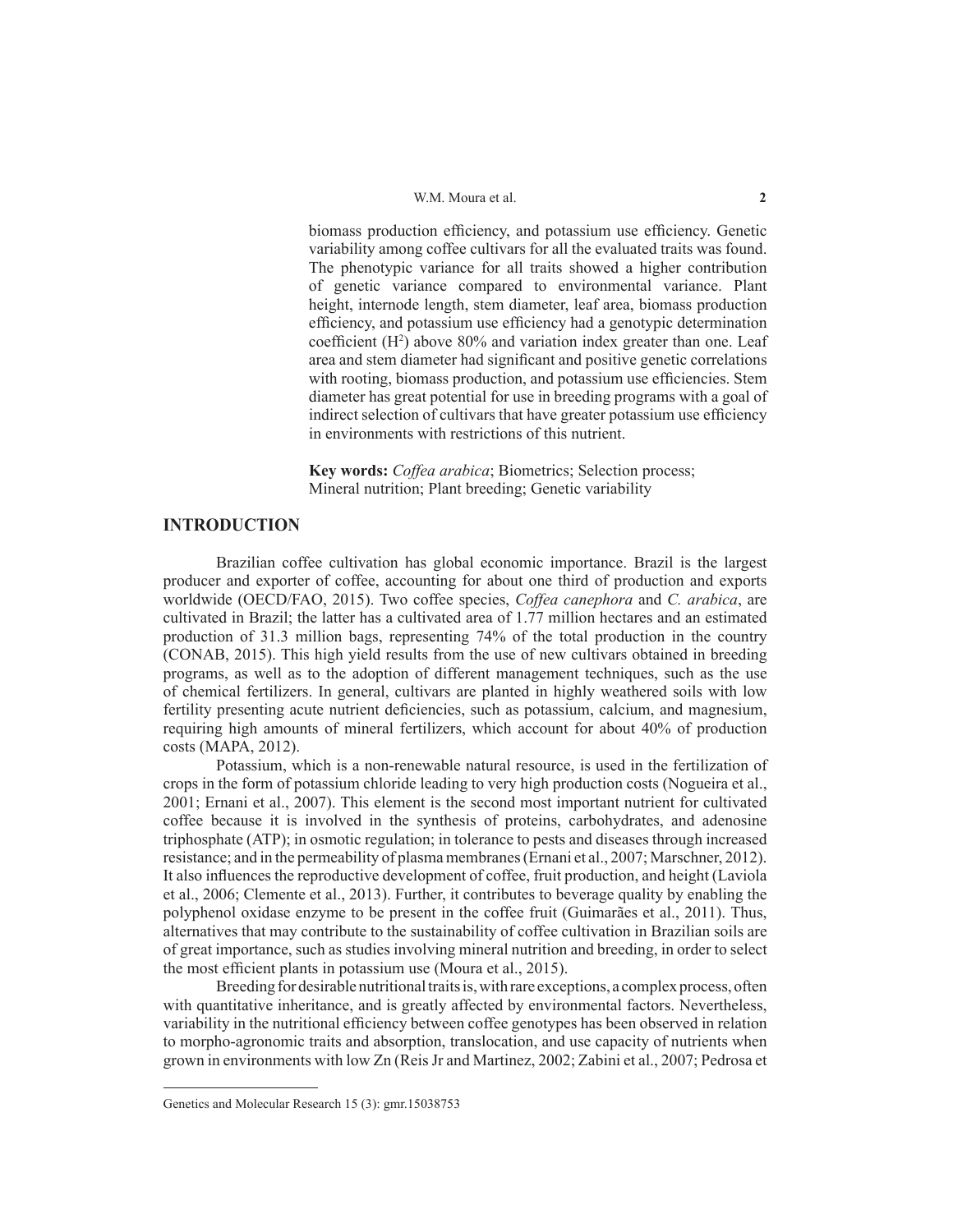al., 2013), Mn (Zabini et al., 2007), or with low levels of fertilization (Amaral et al., 2011a,b).

In breeding programs with a goal of adaptation of plants to low nutrient availability, estimation of genetic parameters of traits related to tolerance to nutritional stress allows a better understanding of the genetic structure of the population. This is essential for predicting genetic gains and for the possible success of selection (Cruz et al., 2012). However, in coffee cultivation, these studies have mainly been carried out under conditions of sufficient nutrient availability for morpho-agronomic traits and nutritional efficiencies (Bonomo et al., 2004; Freitas et al., 2007; Ivoglo et al., 2008; Carvalho et al., 2010; Rodrigues et al., 2012); therefore, studies under nutrient stress conditions are necessary.

Another fact to consider in nutrient restriction studies is the genetic correlation, because the nutritional efficiency indices are obtained by processes that destroy the plant and are cost effective, which hinders the advancement of generations and advances in breeding. Estimating the relationship between pairs of morpho-agronomic traits with nutritional efficiencies contributes significantly to the selection process. This association allows indirect selection of desirable traits based on correlated traits that are easier to evaluate and have high heritability, promoting greater selection gains with savings of time, labor, and resources (Ferrão et al., 2008).

Although rare, studies with the goal of adapting coffee plants to environments with K restriction are necessary because of the importance of this nutrient to the culture's development, reduction in production costs, and preservation of the environment. Thus, the objective of this study was to estimate genetic parameters and associations between morpho-agronomic traits and nutritional efficiencies to identify promising traits to assist in selecting coffee genotypes, which are efficient in potassium use when this nutrient is limited.

# **MATERIAL AND METHODS**

### **Preparation and conduction of the experiment**

The experiment was conducted in a Federal University of Viçosa, Minas Gerais at the Plant Science Department (DFT) greenhouse. We evaluated 20 arabica coffee cultivars (Table 1), grown in static aerated nutrient solution containing low potassium (1.5 mM).

Seedlings were cultivated in 25 x 35-cm plastic trays with 4-mm holes in the bottom filled with sand purified with 0.1 N HCl. In each tray, 65 seeds were placed without parchment. When the seedlings reached the stage of "ear jaguar", the two most vigorous were transplanted into plastic containers containing 8.0 L of Hoagland and Arnon (1950) nutrient solution. A Schultz compressor was used to oxygenate the nutrient solution. The solution volume in the containers was brought to a final volume of 8.0 L with deionized water. The pH was maintained at 5.5-6.5 with HCl (1.0 N) and NaOH (1.0 N). The solutions were replaced when the initial electrical conductivity was depleted by 30%. The nutrient solution was replaced twice.

The experimental design was a randomized block with three replicates. The plots consisted of two plants grown in pots with nutrient solution.

The agronomic characteristics evaluated included: plant height (PH), measured from the base of the orthotropic branch to the plant apex in meters; number of leaves (NL) in the whole plant; number of nodes (NNO) in the orthotropic branch; stem diameter (SD), measured using digital calipers at the base of the orthotropic branch in mm; leaf area (LA) based on the total number of leaves, using a calibrated leaf area meter (Delta-T Devices Ltd., Burwell, Cambridge); and internode length (IL), which is the ratio of plant height:number of nodes.

Genetics and Molecular Research 15 (3): gmr.15038753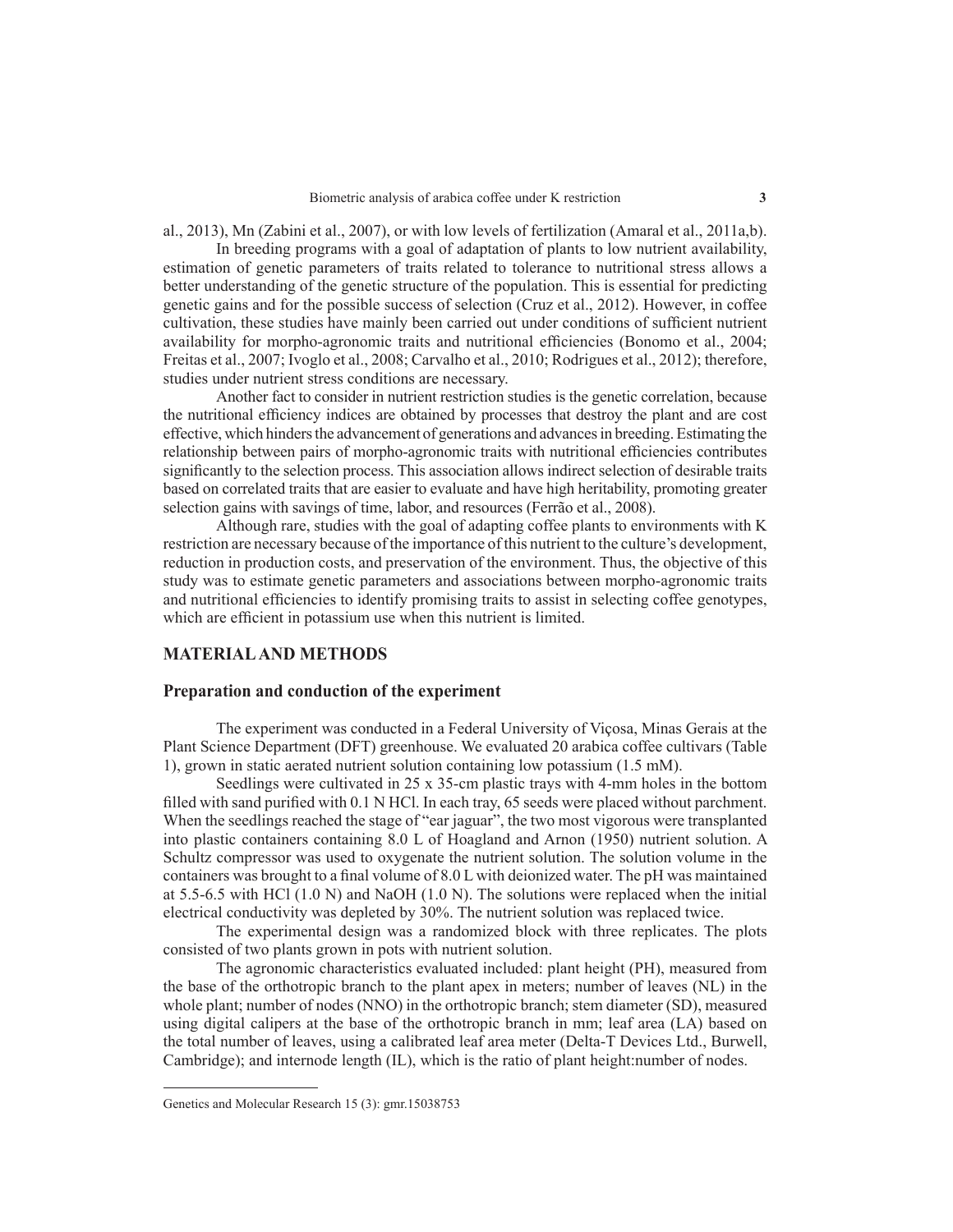W.M. Moura et al. **4** 

|                             | <b>Table 1.</b> List of the cultivars, genealogy, and coffee plant height ( <i>Coffee arabica</i> L.) evaluated in the experiment. |        |
|-----------------------------|------------------------------------------------------------------------------------------------------------------------------------|--------|
| Cultivars                   | Genealogy                                                                                                                          | Height |
| 1 - Catuaí Amarelo IAC 62   | Caturra Amarelo IAC 476-11 × Mundo Novo IAC 374-19                                                                                 | Low    |
| 2 - Paraíso MG H 419-1      | Caturra Amarelo IAC 30 × Híbrido de Timor UFV 445-46                                                                               | Low    |
| 3 - Icatu Vermelho IAC 4045 | Coffea canefhora $\times$ Bourbon Vermelho                                                                                         | High   |
| 4 - Obatã IAC 1669/20       | Villa Sarchi × Híbrido de Timor                                                                                                    | Low    |
| 5 - Caturra Amarelo         | Mutação do Caturra Vermelho                                                                                                        | Low    |
| $6 - IPR$ 102               | Icatu × Catuaí                                                                                                                     | Low    |
| 7 - Catuaí Vermelho IAC 15  | Caturra Amarelo IAC 476-11 × Mundo Novo                                                                                            | Low    |
| 8 - Rubi MG 1192            | Catuaí × Mundo Novo                                                                                                                | Low    |
| 9 - IPR 103                 | Icatu × Catuaí                                                                                                                     | Low    |
| 10 - Araponga MG1           | Caturra Amarelo IAC 86 × Híbrido de Timor UFV 446-08                                                                               | Low    |
| 11 - Topázio MG 1190        | Catuaí Amarelo × Novo Mundo                                                                                                        | Low    |
| 12 - San Ramon              |                                                                                                                                    | Low    |
| 13 - Icatu Precoce 3282     | Icatu Vermelho × Bourbon Amarelo                                                                                                   | High   |
| 14 - Tupi IAC 1669-33       | Villa Sarchi × Híbrido de Timor                                                                                                    | Low    |
| 15 - Catucaí 785/15         | Icatu Vermelho × Catuaí Vermelho                                                                                                   | Low    |
| 16 - Acaiá Cerrado MG 1474  | Seleção de Mundo Novo                                                                                                              | High   |
| 17 - Oeiras MG 6851         | Híbrido CIFC HW 26/5 (Caturra Vermelho × Híbrido de Timor)                                                                         | Low    |
| 18 - São Bernardo           |                                                                                                                                    | Low    |
| 19 - Pau Brasil MG1         | Catuaí Vermelho IAC 15 × Híbrido de Timor UFV 442/34                                                                               | Low    |
| 20 - Caturra Vermelho       | Mutação de Bourbon Vermelho                                                                                                        | Low    |

The plants were separated into roots, stems, and leaves, and dried in an oven with forced air circulation at 70°C for 72 h. Root dry mass, stem dry mass, and leaf dry mass were determined. Dry plant materials were ground using a Wiley mill, to pass through a 20-mesh sieve, and samples were analyzed at the Leaf Analysis Laboratory of the Federal University of Viçosa (UFV) to determine the nutrient levels.

The K levels in the plant parts were used to determine K contents by multiplying the K levels by the dry mass of each plant part. The utilization efficiency indices were estimated on the basis of dry mass and K levels, according to Siddiqi and Glass (1981): a) rooting efficiency  $(RE) = (g \text{ root dry matter})^2/mg K$  in the plant; b) potassium absorption efficiency  $(KAE) =$ mg K in the plant/g root dry matter; c) potassium translocation efficiency (KTE) = mg K in the aerial part/mg K in the plant; d) biomass production efficiency (BE) = (g dry matter of the aerial part)<sup>2</sup>/mg K in the aerial part; and e) potassium utilization efficiency (KUE) = (g dry matter) $\frac{2}{mg}$  K in the plant.

### **Statistical analysis**

Data were subjected to analysis of variance, and for each trait, the following genetic parameters were estimated: a) phenotypic variance, represented by the ratio of the genotype mean square (*QMG*) and the number of replications (*b*):  $\hat{\sigma}_{f}^{2} = QMG/b$ ; b) environmental variance, represented by the residue mean square (*QMR*):  $\hat{\sigma}_A^2 = QMR$ ; c) genotypic variance:  $\hat{\Phi}_G = \frac{QMG - QMR}{b}$ ; d) coefficient of genotypic determination, obtained by the ratio between the estimates of genotypic variability:  $(\hat{\Phi}_G)$  phenotypic variance  $(\hat{\sigma}_f^2)$ :  $\hat{H}^2 = \hat{\Phi}_G / \hat{\sigma}_f^2$ ; e) coefficient of genotypic variance:  $C\hat{V}_G = \frac{100\sqrt{\sigma_G^2}}{\hat{m}}$ ; f) variance index: ratio between the coefficient of genotypic variation  $(C\hat{V}_c)$ ; and g) the "coefficient of experimental variation  $(C\hat{V}_e)$ :  $I_V =$  $C\hat{V}_G/C\hat{V}_e = \sqrt{\hat{\Phi}_G/QMR}$ .

Phenotypic, genotypic, and environmental correlations between the evaluated traits were estimated by the mean products between the analyzed traits using the method described

Genetics and Molecular Research 15 (3): gmr.15038753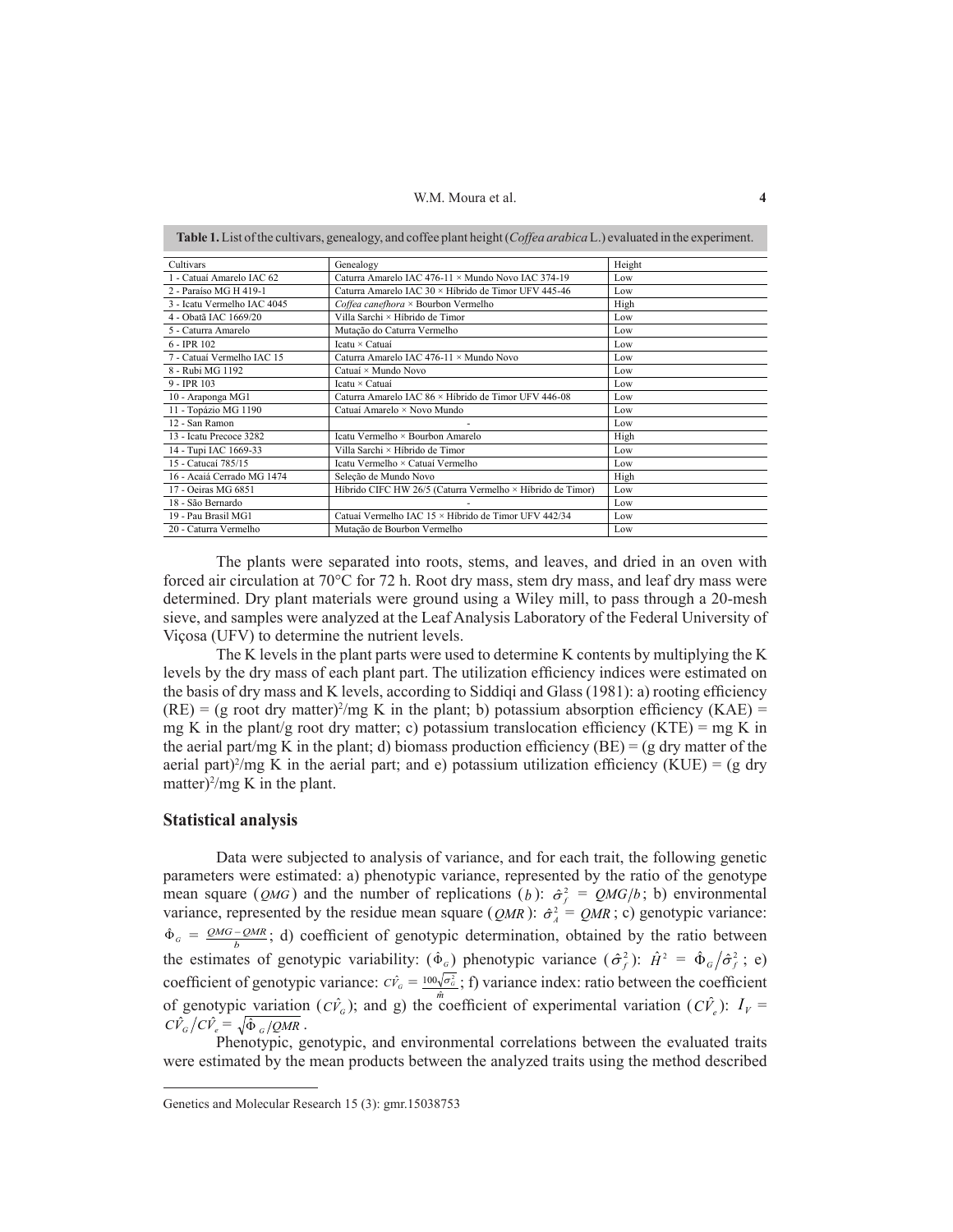by Kempthorne (1966). From these analyses, the estimates of genotypic, phenotypic, and environmental covariance between pairs of traits and the coefficients of correlation were obtained, as follows:

a) Coefficient of genotype 
$$
\frac{Cov_g(X,Y)}{\sqrt{\hat{\sigma}_g^2(X) \hat{\sigma}_g^2(Y)}}
$$
 correlation  $(r_g)$ 

b) Coefficient of phenotypic 
$$
\frac{Cov_f(X,Y)}{\sqrt{\hat{\sigma}_f^2(X)\hat{\sigma}_f^2(Y)}}
$$
 correlation  $(r_f)$ 

c) Coefficient of environmental  $\frac{Cov_a(X,Y)}{\sqrt{\hat{\sigma}^2(Y)\hat{\sigma}^2(Y)}}$  correlation  $(\mathbf{r}_a)$ 

where  $Cov_g(X, Y)$ ,  $Cov_f(X, Y)$ , and  $Cov_g(X, Y)$  are stimators of genotypic, phenotypic, and environmental covariance, respectively, between two traits X and Y;  $\hat{\sigma}_{s}^{2}(X)$ ,  $\hat{\sigma}_{s}^{2}(X)$ , and  $\hat{\sigma}^{2}(X)$  are stimators of genotypic, phenotypic, and environmental variance, respectively, of trait X; and  $\hat{\sigma}_{s}^{2}(Y)$ ,  $\hat{\sigma}_{s}^{2}(Y)$ , and  $\hat{\sigma}^{2}(Y)$  are stimators of genotypic, phenotypic, and environmental variance, respectively, of trait Y.

All analyses were performed using the GENES software (Cruz, 2013).

## **RESULTS**

Significant differences were observed between genotypes for all traits ( $P \le 0.01$ ) (Tables 2 and 3). Coefficient of environmental variation  $(CV_e)$  ranged from 3.74 to 27.36%, and these limits corresponded to KTE and to RE, respectively.

**Table 2.** Analysis of variance for plant height (PH), number of leaves (NL), number of nodes (NNO), internode length (IL), stem diameter (SD), and leaf area (LA) for 20 coffee cultivars grown in nutrient solution with low potassium (K) content (1.5 mM).

| Source of variation | d.f. | Mean square |           |            |         |           |             |  |
|---------------------|------|-------------|-----------|------------|---------|-----------|-------------|--|
|                     |      | PН          | NL.       | <b>NNO</b> | Ш       | <b>SD</b> |             |  |
| <b>Block</b>        |      | 0.54        | 13.68     | 0.82       | 0.12    | 0.0011    | 45630.30    |  |
| Genotype            |      | 199 83**    | $63.69**$ | $0.76**$   | $114**$ | $0.023**$ | 214012.93** |  |
| Residue             | 38   | 9.32        | 13.92     | 0.31       | 0.04    | 0.003     | 35390.60    |  |
| Mean                |      | 43.04       | 35.28     | 11.93      | 3.61    | 0.57      | 1892.29     |  |
| $CV_e$ (%)          |      | 7.09        | 10.57     | 4.65       | 5.68    | 10.26     | 9.94        |  |

\*\*Significant at 5% probability; d.f. = degrees of freedom;  $CV_e$  = coefficient of variance.

**Table 3.** Analysis of variance for rooting efficiency (RE), absorption efficiency (KAE), translocation efficiency (KTE), biomass production efficiency (BPE), and potassium use efficiency (KUE) for 20 coffee cultivars grown in nutrient solution with low potassium (K) content (1.5 mM).

| Source of variation | d.f. | Mean square |            |            |            |            |  |
|---------------------|------|-------------|------------|------------|------------|------------|--|
|                     |      | RE          | <b>KAE</b> | <b>KTE</b> | <b>BPE</b> | <b>KUE</b> |  |
| <b>Block</b>        |      | 0.00133     | 275.12     | 0.0036     | 0.201      | 0.128      |  |
| Genotype            |      | $0.0093**$  | 248.39**   | $0.0036**$ | $0.411**$  | $0.496**$  |  |
| Residue             | 38   | 0.0002      | 87.39      | 0.0009     | 0.076      | 0.094      |  |
| Mean                |      | 0.06        | 56.18      | 0.81       | 1.52       | 1.82       |  |
| $CV_e$ (%)          |      | 27.35       | 16.64      | 3.74       | 18.10      | 16.80      |  |

\*\*Significant at 5% probability; d.f. = degrees of freedom;  $CV_e$  = coefficient of variance.

Genetics and Molecular Research 15 (3): gmr.15038753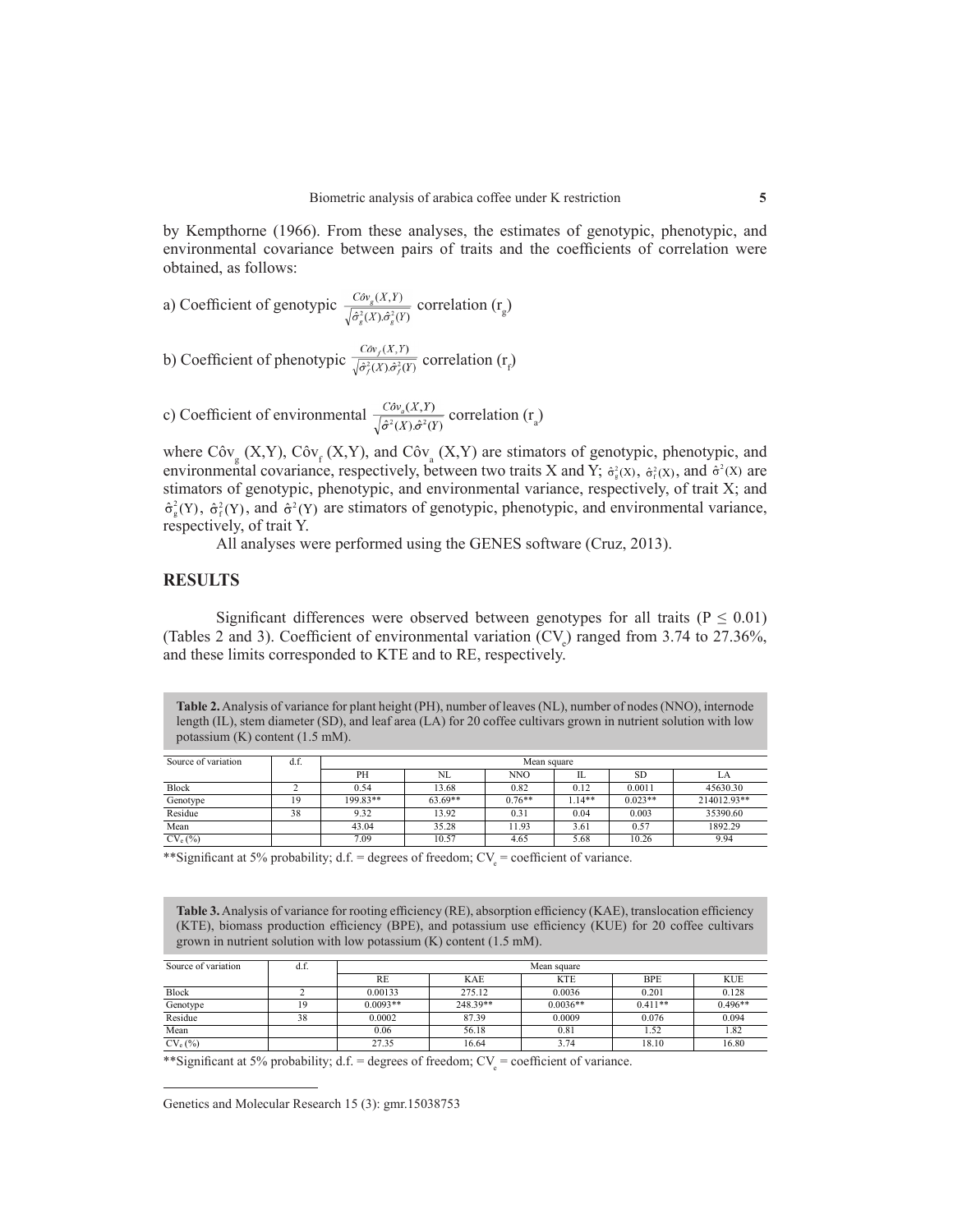#### W.M. Moura et al. **6**

The phenotypic variance for all the evaluated traits had a higher contribution of genetic compared to environmental variance (Table 4). Traits with the highest phenotypic and genotypic variances were LA, KAE, PH, and NL. In contrast, the lowest values were observed for KTE, SD, BPE, and KUE.

**Table 4.** Estimates of phenotypic variance  $(\hat{\sigma}_r^2)$ , genotypic variability ( $\hat{\Phi}_q$ ), environmental variance  $(\hat{\sigma}_s^2)$ , coefficient of genotypic determination (*H*<sup>2</sup>), coefficient of genetic variation ( $\hat{c}$ <sub>*i*</sub><sup>*n*</sup>), and variation index ( $\hat{i}$ ) for 11 traits evaluated in 20 arabica coffee cultivars grown in nutrient solution with low potassium content.

| Trait                         | $\hat{\sigma}_{\scriptscriptstyle{F}}^{\scriptscriptstyle{2}}$ | $\Phi_{G}$ | $\hat{\sigma}^2_{A}$ | $H^2$ | $\Lambda$<br>CVg |      |
|-------------------------------|----------------------------------------------------------------|------------|----------------------|-------|------------------|------|
| Plant height                  | 66.61                                                          | 63.50      | 3.11                 | 95.33 | 18.51            | 2.61 |
| Number of leaves              | 21.23                                                          | 16.64      | 4.64                 | 78.15 | 11.54            | 1.09 |
| Number of nodes               | 0.25                                                           | 0.15       | 0.10                 | 59.38 | 3.25             | 0.70 |
| Internode length              | 0.38                                                           | 0.37       | 0.014                | 96.33 | 16.79            | 2.96 |
| Stem diameter                 | 0.007                                                          | 0.006      | 0.001                | 84.60 | 13.89            | 1.35 |
| Leaf area                     | 71337.6                                                        | 59540.8    | 11796.9              | 83.46 | 12.90            | 1.30 |
| Rooting efficiency            | 0.0003                                                         | 0.0002     | 0.00009              | 70.49 | 24.41            | 0.90 |
| Absorption efficiency         | 82.68                                                          | 53.55      | 29.13                | 64.77 | 13.03            | 0.78 |
| Translocation efficiency      | 0.001                                                          | 0.0009     | 0.0003               | 74.55 | 3.70             | 0.99 |
| Biomass production efficiency | 0.13                                                           | 0.11       | 0.03                 | 81.62 | 22.02            | 1.22 |
| Potassium use efficiency      | 0.17                                                           | 0.13       | 0.03                 | 81.02 | 20.05            | 1.19 |

Most traits had coefficients of genotypic determination  $(H<sup>2</sup>)$  above 70%, with values ranging from 59.38 to 96.33% for number of nodes and internode length, respectively (Table 4). These traits also showed the lowest (0.70) and the highest (2.96) indices of environmental variation. For the coefficient of genetic variation, the number of nodes had the lowest value (3.25), while rooting efficiency had the highest (24.41).

In 100% of significant correlations between pairs of the evaluated traits, genotypic correlation was higher than phenotypic correlation, and among 55 possible combinations, environmental correlation was higher than phenotypic and genotypic correlations in only eleven of the cases (Table 5).

**Table 5.** Coefficients of phenotypic  $(r_p)$ , genotypic  $(r_q)$ , and environmental  $(r_E)$  correlations between plant height (PH), number of leaves (NL), number of nodes (NNO), internode length (IL), stem diameter (SD), leaf area (LA), rooting efficiency (RE), absorption efficiency (KAE), potassium translocation efficiency (KTE), biomass production efficiency (BPE), and potassium use efficiency (KUE) in 20 arabica coffee genotypes.

| Traits     |                  | RE       | KAE       | <b>KTE</b> | <b>BPE</b> | <b>KUE</b> |
|------------|------------------|----------|-----------|------------|------------|------------|
| PH         | $r_{P}$          | 0.004    | $-0.22$   | 0.38       | 0.05       | 0.11       |
|            | $\Gamma$ G       | $-0.03$  | $-0.26$   | 0.45       | $-0.01$    | 0.05       |
|            | $r_E$            | $0.28*$  | $-0.09$   | $-0.02$    | $0.60**$   | $0.61**$   |
| NL         | $r_{P}$          | $0.44*$  | $-0.15$   | $-0.25$    | $0.62**$   | $0.61**$   |
|            | $\Gamma$ G       | $0.52*$  | $-0.18$   | $-0.44$    | $0.67**$   | $0.64*$    |
|            | rE               | 0.18     | $-0.04$   | 0.36       | $0.42**$   | $0.47**$   |
| IL         | $r_{P}$          | 0.01     | $-0.02$   | 0.34       | 0.06       | 0.11       |
|            | $\Gamma$ G       | $-0.02$  | $-0.29$   | 0.41       | 0.03       | 0.09       |
|            | TE               | 0.25     | $-0.15$   | $-0.02$    | $0.43**$   | $0.46**$   |
| <b>SD</b>  | $r_{P}$          | $0.81**$ | $-0.54**$ | $-0.54**$  | $0.91**$   | $0.91**$   |
|            | $\Gamma$ G       | $0.93**$ | $-0.65**$ | $-0.66**$  | $0.99**$   | $0.98**$   |
|            | $r_E$            | $0.45**$ | $-0.26**$ | $-0.10$    | $0.49**$   | $0.54**$   |
| LA         | $r_{P}$          | $0.49*$  | $-0.24$   | $-0.18$    | $0.71**$   | $0.72**$   |
|            | $\Gamma$ G       | $0.58*$  | $-0.30$   | $-0.30$    | $0.74**$   | $0.74**$   |
|            | $r_E$            | $0.19**$ | $-0.07$   | 0.27       | $0.59**$   | $0.61**$   |
| <b>NNO</b> | $r_{P}$          | $-0.007$ | 0.03      | 0.23       | $-0.04$    | $-0.001$   |
|            | $\Gamma$ G       | $-0.08$  | 0.004     | 0.39       | $-0.18$    | $-0.13$    |
|            | $\Gamma_{\rm E}$ | 0.12     | 0.07      | $-0.09$    | $0.30*$    | $0.31*$    |

\*\*,\*Significant at 1 and 5%, respectively, by bootstrap with 5000 simulations.

Genetics and Molecular Research 15 (3): gmr.15038753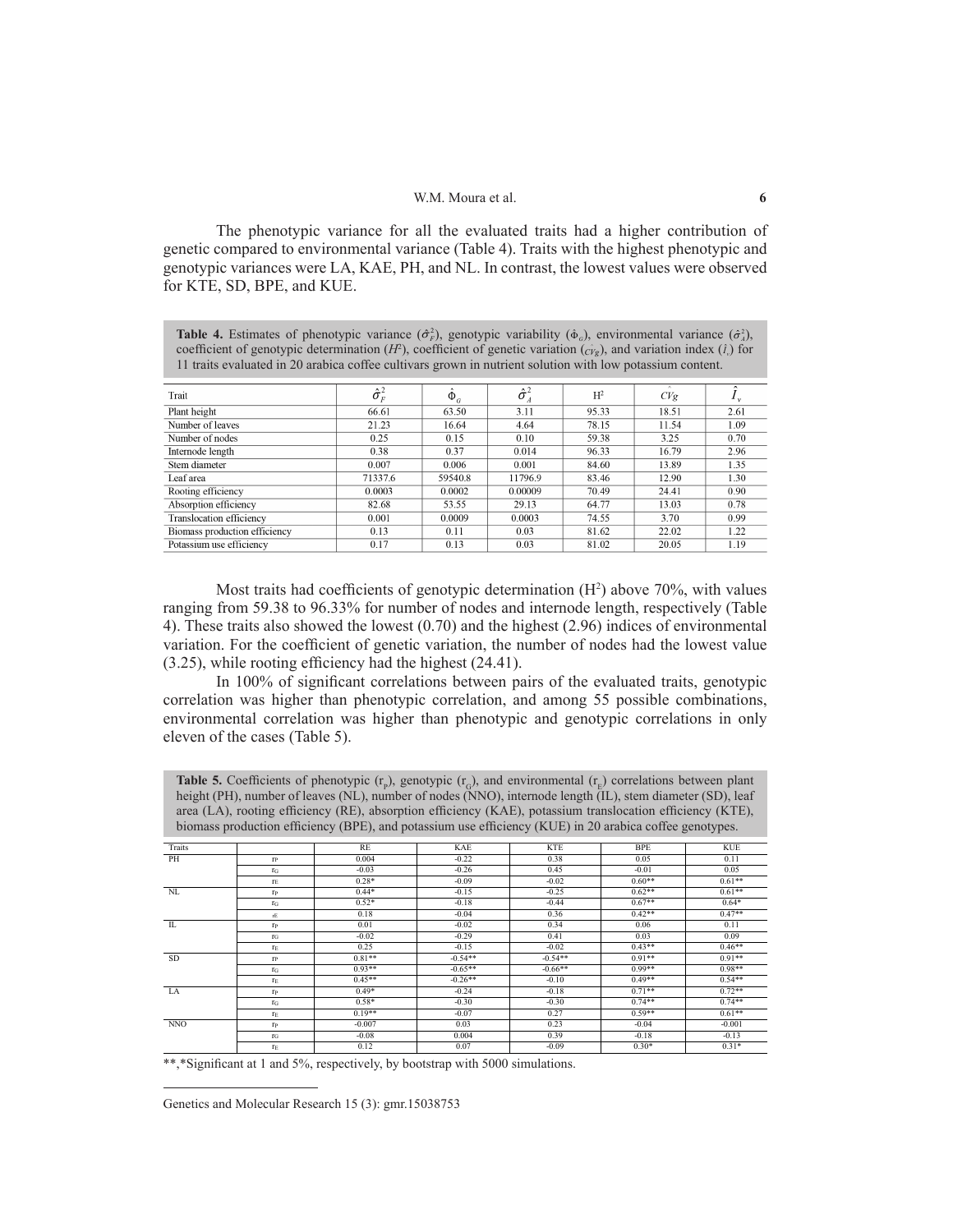PH, IL, and NNO in the orthotropic branches had no significant phenotypic and genotypic correlations with the traits related to nutritional efficiencies for K. NL was significantly correlated with efficiencies of biomass production ( $r_p$  = 0.62 and  $r_G$  = 0.67) and of potassium use  $(r_{p} = 0.61$  and  $r_{G} = 0.64)$  (Table 5). Correlations were found between the SD and the efficiencies of rooting ( $r_p = 0.81$  and  $r_q = 0.93$ ), of biomass production ( $r_p = 0.91$  and  $r_G$  = 0.99), and of potassium use ( $r_P$  = 0.91 and  $r_G$  = 0.98). Moreover, negative and significant correlations were observed between SD and efficiencies of absorption ( $r_p$  = -0.54 and  $r_q$  = -0.65) and k translocation ( $r_p$  = -0.54 and  $r_q$  = -0.66). Significant and positive correlations were also observed between LA and efficiencies of rooting ( $r<sub>p</sub>$  = 0.91 and  $r<sub>G</sub>$  = 0.98), of biomass production ( $r_{\rm p}$  = 0.91 and  $r_{\rm G}$  = 0.98), and of K use ( $r_{\rm p}$  = 0.91 and  $r_{\rm G}$  = 0.98).

## **DISCUSSION**

The low  $CV_e$  (Tables 2 and 3) observed in this study are consistent with those in previous studies on arabica coffee in nutrient solution (Reis Jr and Martinez, 2002; Zabini et al., 2007; Pedrosa et al., 2013).

The results show genetic variability of morphological traits and efficiencies of rooting, absorption, potassium use, translocation, and biomass production, since no significant differences were observed between cultivars in an environment with low potassium availability (Tables 2 and 3). Similar results were observed between coffee genotypes in relation to morphological and nutritional efficiency traits when grown in environments under nutrientlimiting conditions (Reis Jr and Martinez, 2002; Zabini et al., 2007; Amaral et al., 2011a,b; Pedrosa et al., 2013; Moura et al., 2015). This variability is the basis for breeding programs with the goal of achieving efficient use of nutrients, and it is expressed by the phenotype, which results from the interaction of the genotype and the environment. Thus, understanding the nature and the intensity of variations of genetic and environmental origin is essential for the success of a breeding program (Dias et al., 2011). In this study, for all the evaluated traits, there was a greater contribution of genetic variance compared to environmental variance in the expression of phenotypic variability (Table 4). These results are in contrast to those observed for coffee cultivars grown in the field with adequate availability of nutrients, in which the variability for most of the growth traits had a higher influence of environmental variance (Freitas et al., 2007).

The higher the magnitude of genetic variance, the more heterogeneous are the genotypes, and the greater are the chances of selecting superior genetic material (Ferrão et al., 2008). For most traits, the coefficient of genetic variation  $(CV_g)$  was higher than the  $CV_e$ , confirming the predominance of genetic compared to environmental components. According to Rodrigues et al. (2016), when the genetic variation is higher than environmental variation there are favorable conditions for selecting genotypes.

The use of the genetic variation coefficient enables comparison of the genetic variability between the analyzed traits. Thus, efficiencies of rooting, biomass production, and K use showed the highest variabilities (Table 4), indicating that they are appropriate for the selection of genotypes, which are efficient in K use. In addition, these traits presented variation indices within the magnitude considered favorable for coffee breeding (Ferrão et al., 2008), reinforcing the prevalence of genetic effects, and the possibility of obtaining genetic gains (Rodrigues et al. 2012). Moreover, these traits had high values for the coefficients of determination  $(H^2)$ , which represents the heritability, and confirmed the prevalence of

Genetics and Molecular Research 15 (3): gmr.15038753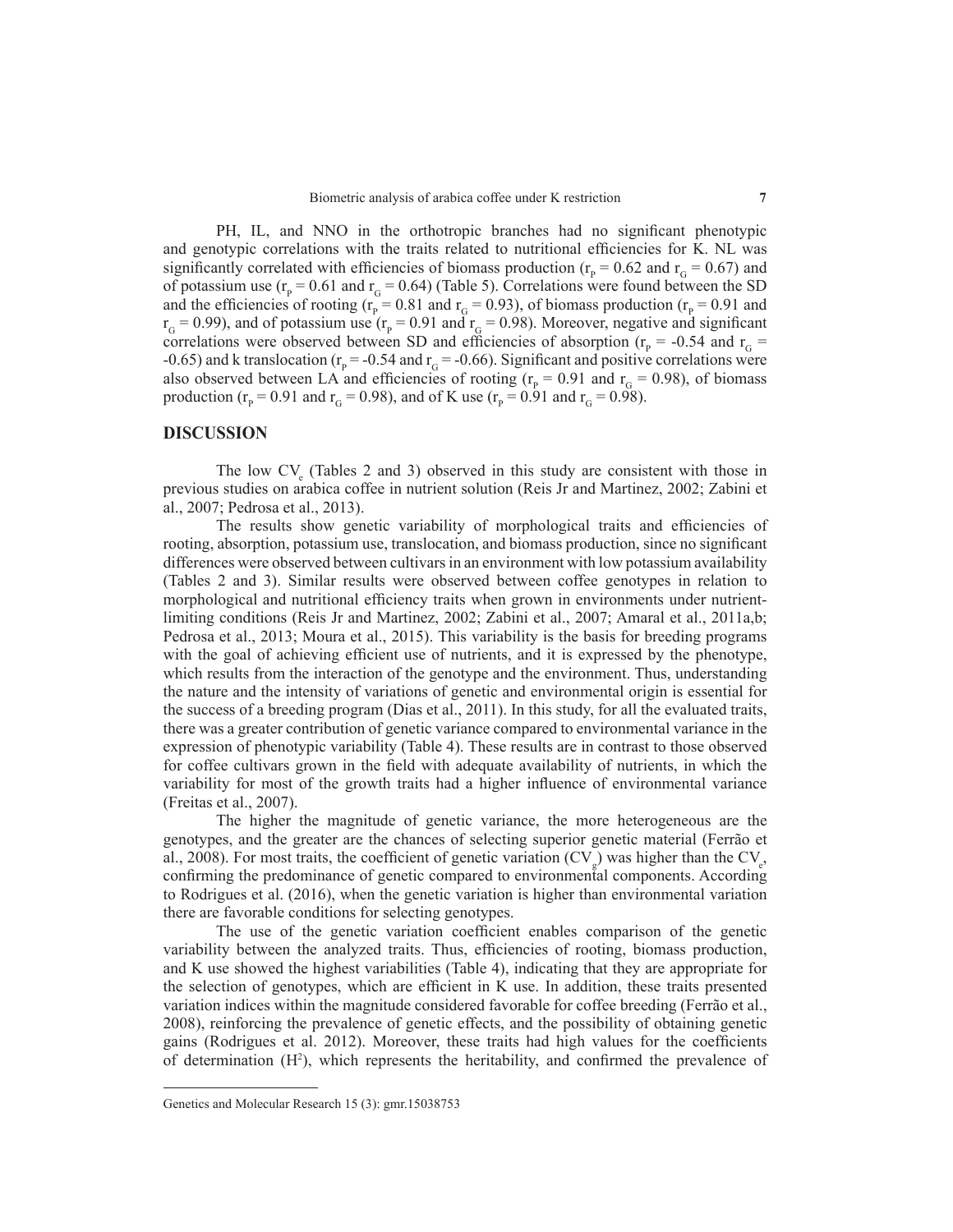#### W.M. Moura et al. **8**

genotypic compared to environmental variability, facilitating the successful selection of these traits (Freitas et al., 2007; Domiciano et al., 2015). High H<sup>2</sup> estimates indicate the reliability of the phenotypic values in representing the genotypic values of the genetic materials (Ferrão et al., 2008), which allows more accurate inferences from the studied traits to the genetic material.

Evaluation of efficiencies of rooting, biomass production, and K use is destructive, costly, and laborious, and it often prevents the use of the genetic material in the future. Thus, finding correlation with traits that are easily measured is key for the success of selection of promising genotypes for cultivation in environments with low K, since selection efficiency can be increased with the use of correlated agronomic traits. Pedrosa et al. (2013) indicated that the discrimination of traits correlated to the differential response to the supply of a given nutrient is of great importance, since it allows evaluation and early selection of desirable genotypes. Correlation quantifies the degree of genetic and non-genetic associations between two or more traits (Hallauer et al., 2010), and these associations evaluate the possibility of indirect selection gains in correlated traits, in which the selection of traits of low heritability and/or difficult measurement and identification is more efficient when performed on traits correlated with them (Cruz et al., 2012).

Table 5 shows the estimates of coefficients of phenotypic, genotypic, and environmental correlations between morphological traits and nutritional efficiencies for K. Genotypic correlation was greater than phenotypic correlation for most pairs of traits, which favors the selection process, since the genetic effects outweighed the environmental effects on expression of the phenotype. Similar results were observed under field conditions with adequate fertilization for morphological and production traits of conilon coffee (Ferrão et al., 2008). For arabica coffee, inconsistent results were observed for the age of the plant, since in young coffee plants, there was predominance of genetic effects (Freitas et al., 2007), while in adult coffee plants, phenotypic effects were dominant (Carvalho et al., 2010). Environmental correlations for most pairs of traits were low (Table 5), demonstrating the low environmental effect in these combinations. Thus, the importance of distinguishing and quantifying the degree of genetic and environmental association is supported, since correlations with genetic causes are of inheritable nature, and may assist in breeding programs (Ferreira et al., 2003; Hallauer et al., 2010; Nogueira et al., 2012; Cruz et al., 2012).

Among the evaluated pairs of traits, only leaf area, number of leaves, and stem diameter presented correlations with efficiencies for K (Table 5). Leaf area and number of leaves showed positive correlations with RE, PBE, and KUE. Although these correlations were low, the increase in leaf area or the number of leaves would increase these efficiencies and vice versa. The importance of leaf area should be noted, because it indicates yield, given that photosynthesis depends on the interception of light energy and its conversion into chemical energy (Favarin et al., 2002).

SD had high, positive, and significant correlations with RE, BPE, and KUE, and negative correlations with KAE and KTE (Table 5), suggesting that the increase in SD would result in the reduction of K absorption and translocation. However, it would promote greater efficiency in the use of this element for root and shoot production and total use in coffee plants. Moreover, correlations between stem diameter and production of coffee and its components have been previously reported (Miranda et al., 2005; Martinez et al., 2007; Carvalho et al., 2010), which highlights the importance of this trait.

The identification of non-destructive and easily measured agronomic traits, correlated with the traits of nutritional efficiency for K, is of great importance in breeding programs to

Genetics and Molecular Research 15 (3): gmr.15038753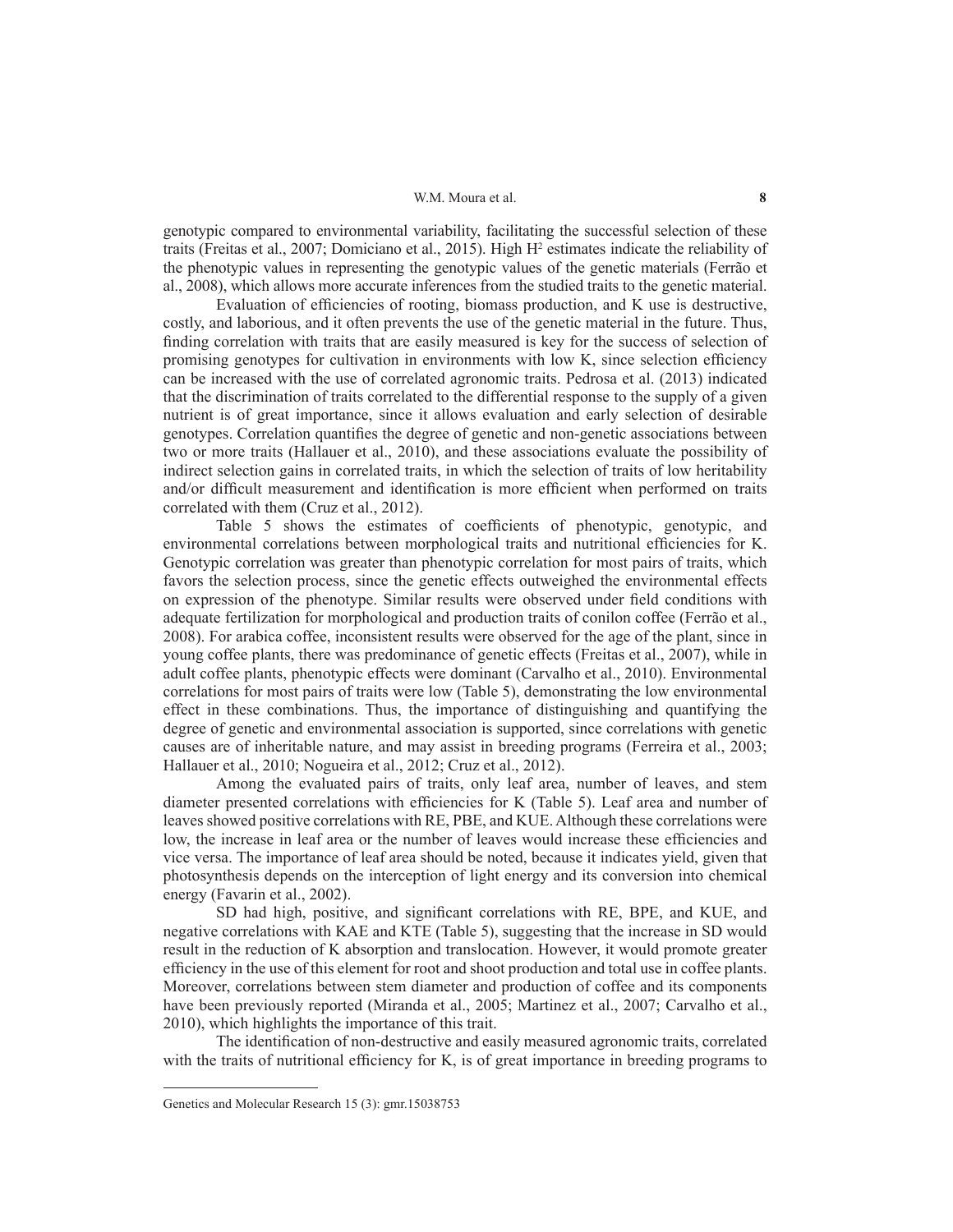enable and accelerate the selection of superior plants. Based on our results, stem diameter has a great potential to be used in indirect selection of coffee plants that are more efficient in potassium use for crops with restriction to this nutrient. This is due to have presented genetic correlations and genetic parameters favorable to obtain gains as well as is a trait of easy measurement.

## **Conflicts of interest**

The authors declare no conflict of interest.

# **ACKNOWLEDGMENTS**

The authors thank Paulo César de Lima (*in memorian*), for their contribution in the experiments and preparation of the manuscript

# **REFERENCES**

- Amaral JFT, Martinez HEP, Laviola BG, Fernandes Filho EI, et al. (2011a). Nutrients use efficiency by coffee cultivars. *Cienc. Rural* 41: 621-629. http://dx.doi.org/10.1590/S0103-84782011005000027
- Amaral JFT, Martinez HEP, Laviola BG, Tomaz MA, et al. (2011b). Productivity and efficiency of nutrient use in coffee crops. *Coffee Sci.* 6: 65-74.
- Bonomo P, Cruz CD, Viana JMS, PereiraAA, et al. (2004). Evaluation of coffee progenies from crosses of Catuaí Vermelho and Catuaí Amarelo with "Hibrido de Timor" descents. *Bragantia* 63: 207-219.
- Carvalho AM, Mendes ANG, Carvalho GR, Botelho CE, et al. (2010). Correlation between growth and yield of coffee cultivars in different regions of the state of Minas Gerais, Brazil. *Pesqui. Agropecu. Bras.* 45: 269-275.
- Clemente JM, Martinez HEP, Alves LC and Lara MCR (2013). Effect of N and K doses in nutritive solution on growth, production and coffee bean size. *Rev. Ceres* 60: 279-285. http://dx.doi.org/10.1590/S0034-737X2013000200018
- CONAB (Companhia Nacional de Abastecimento) (2015). Acompanhamento da safra brasileira: Café, Vol. 2 Safra 2015, No. 3 - Terceiro Levantamento, Brasília, 1-58, setembro de 2015. Available at [http://www.conab.gov.br]. Accessed November 2015.
- Cruz CD (2013). GENES: a software package for analysis in experimental statistics and quantitative genetics. *Acta Sci. Agron.* 35: 271-276. http://dx.doi.org/10.4025/actasciagron.v35i3.21251
- Cruz CD, Regazzi AJ and Carneiro PCS (2012). Modelos biométricos aplicados ao melhoramento genético. UFV, Viçosa.
- Dias NLP, Oliveira EJ and Dantas JLL (2011). Evaluation of papaya genotypes using agronomic descriptors and estimation of genetic parameters. *Pesqui. Agropecu. Bras.* 46: 1471-1479.
- Domiciano GP, Alves AA, Laviola BG and Conceição LDHCS (2015). Genetic parameters and diversity in progenies from Macaw Palm based on morphological and physiological traits. *Cienc. Rural* 45: 1599-1605. http://dx.doi. org/10.1590/0103-8478cr20140909
- Ernani PR, Almeida JA and Santos FC (2007). Potássio. In: Fertilidade do Solo. Sociedade Brasileira de Ciências do Solo. Viçosa, 567-601.
- Favarin JL, Dourado Neto D, García Y, García A, et al. (2002). Equations for estimating the coffee leaf area index. *Pesqui. Agropecu. Bras.* 37: 769-773. http://dx.doi.org/10.1590/S0100-204X2002000600005
- Ferrão RG, Cruz CD, Ferreira A, Cecon PR, et al. (2008). Genetic parameters in Conilon coffee. *Pesqui. Agropecu. Bras.*  $43.61 - 69$
- Ferreira MAJF, Queiroz MA, Braz LT and Vencovsky R (2003). Genotypic, phenotypic and environmental correlations among agronomic traits and the consequences for watermelon breeding. *Hortic. Bras.* 21: 438-442. http://dx.doi. org/10.1590/S0102-05362003000300004
- Freitas ZMTS, Oliveira FJ, Carvalho SP, Santos VF, et al. (2007). Evaluation of quantitative traits related with the vegetative growth among arabica coffee cultivars. *Bragantia* 66: 267-275. http://dx.doi.org/10.1590/S0006-87052007000200010
- Freitas ZMTS, Oliveira FJ, Carvalho SP, Santos VF, et al. (2009). Variability and genetic correlations in arabic coffee cultivars. *Agraria* 4: 122-127. http://dx.doi.org/10.5039/agraria.v4i2a1
- Guimarães PTG, Nogueira FD, Malta MR, Dias KGL, et al. (2011). Coffee nutrition and its relation to the quality of coffee. *Inf. Agropec.* 32: 39-51.

Genetics and Molecular Research 15 (3): gmr.15038753